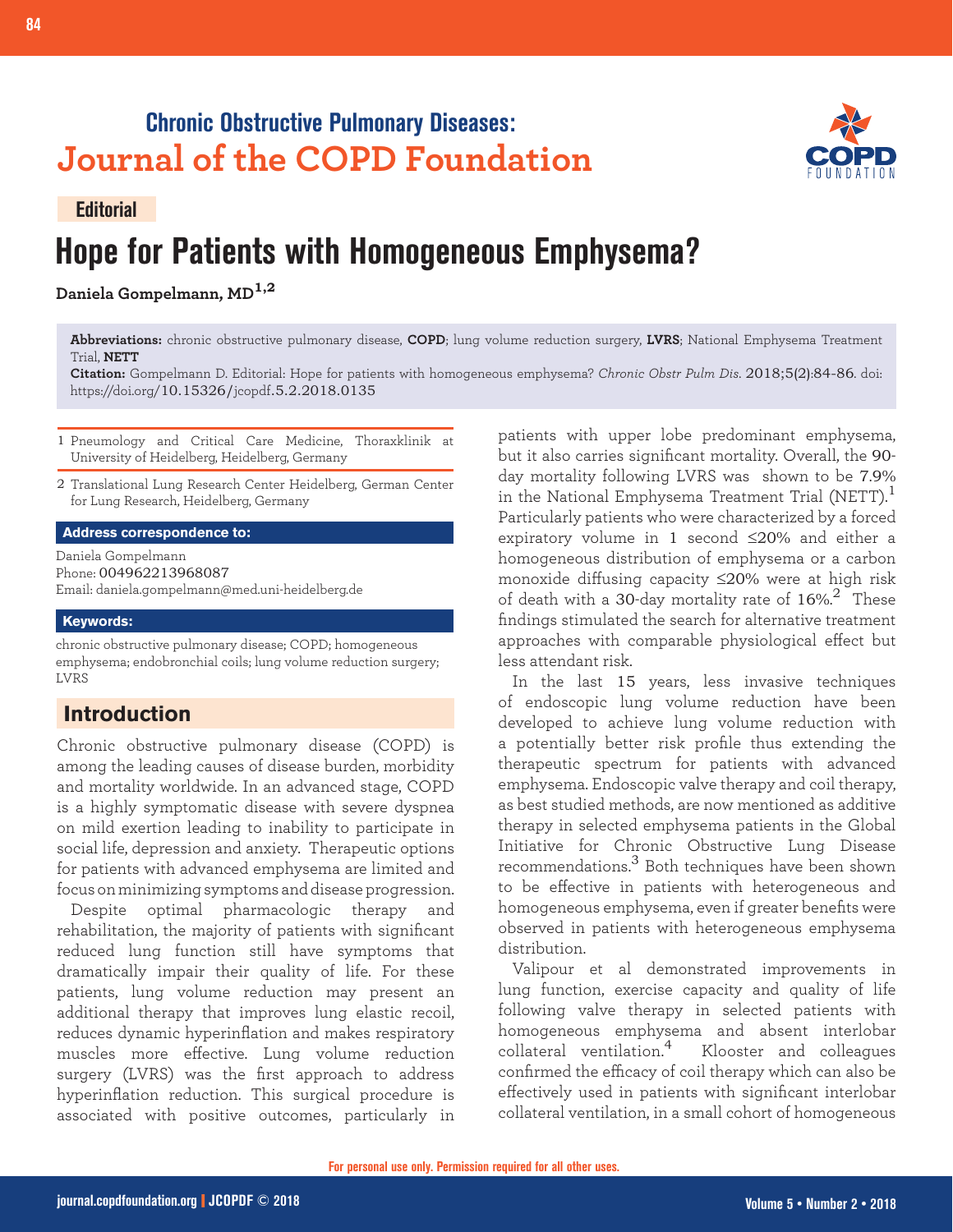emphysema patients.<sup>5</sup> In the current issue of this journal, [Marchetti and colleagues](https://journal.copdfoundation.org/jcopdf/id/1186/Endobronchial-Coils-Versus-Lung-Volume-Reduction-Surgery-or-Medical-Therapy-for-Treatment-of-Advanced-Homogenous-Emphysema)<sup>6</sup> focused on the efficacy of endoscopic coil therapy in patients with homogeneous emphysema distribution. They evaluated individuals who received bilateral coil therapy in previously reported trials and compared them to individuals who underwent LVRS within NETT. Six months following endoscopic or surgical intervention, there was a significant decrease of hyperinflation compared to medical therapy that continued to be exhibited at 12 months. The magnitude of the decline in residual volume was greater in patients who underwent LVRS, but 6-minute-walk test improvement was shown to be greater in the coil therapy group. Furthermore, coil therapy and medical treatment groups both showed an increased survival compared to the surgical intervention group at 1 year. These findings demonstrate that coil therapy may benefit patients with homogeneous emphysema for whom few other options are available and may be a better alternative than LVRS.

However, it must be acknowledged, that in this trial, coil therapy and LVRS from various studies were compared to each other. Despite precise matching of individuals, some baseline parameters were not

controlled. Furthermore, it must be kept in mind, that in NETT, patients were enrolled between 1998-2002 and since that time the surgical approach, particularly the surgical access (minimally invasive versus sternotomy/ thoracotomy) and the procedure (traditional resectional LVRS versus lobectomy versus non-resectional lobectomy), may have been optimized. Therefore, the comparison of endoscopic approaches to NETT LVRS must be considered with caution. The surgical approach for the treatment of severe heterogeneous or homogeneous emphysema must be reevaluated.

Nevertheless, the current results demonstrate the extended therapeutic spectrum for patients with advanced homogeneous emphysema. Different minimally invasive endoscopic approaches with a low risk profile and whose efficacy depends on patient selection criteria (e.g., collateral ventilation, degree of hyperinflation), are available. For successful interventional emphysema treatment, patient selection is crucial and should be performed within the context of a multidisciplinary team including pulmonologists, radiologists and thoracic surgeons.